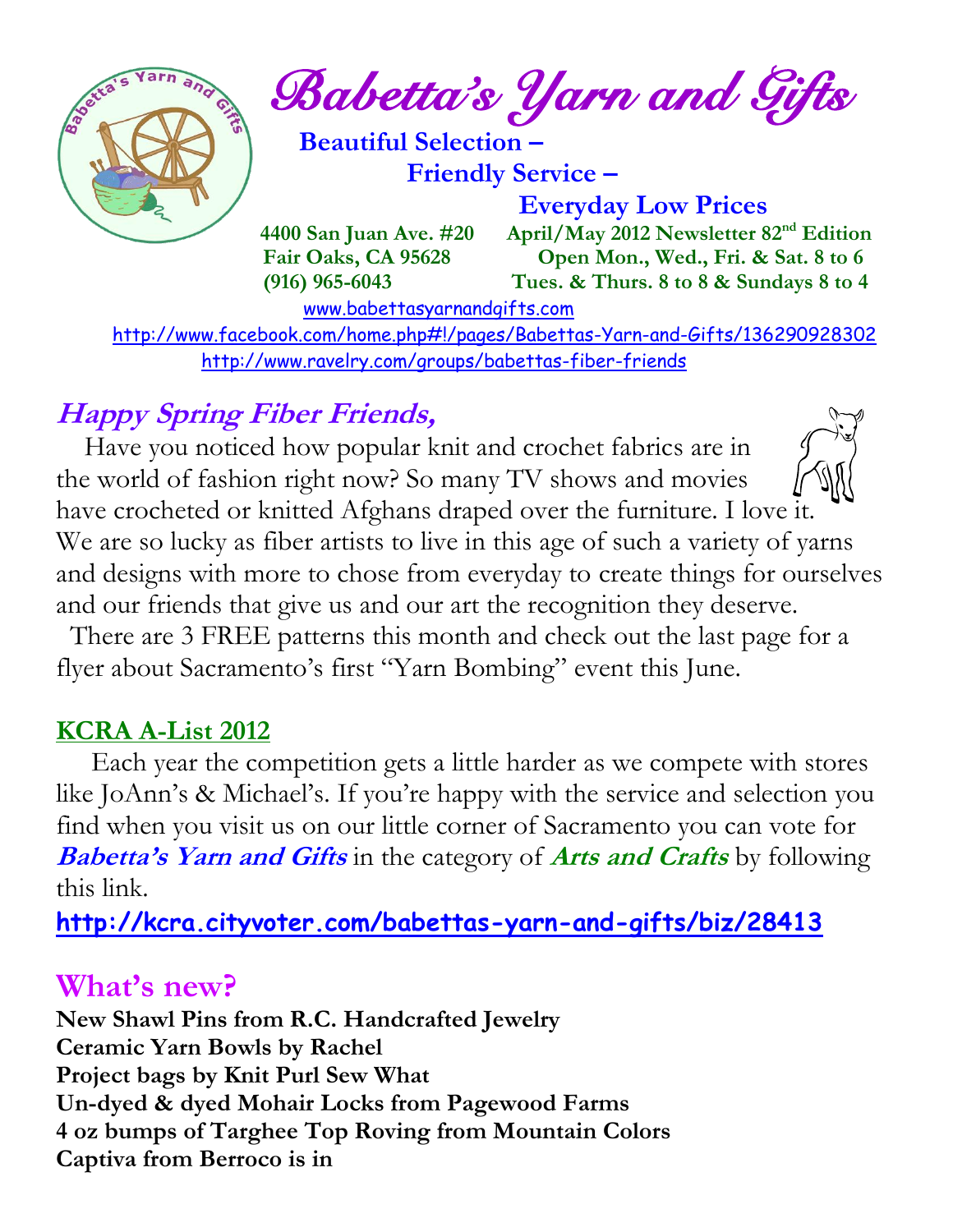**Inca Cotton from Galler Yarns New colors of Breathless by Shalimar New shipments of Ruffle yarns-Triana, Flounce, Flamenco, Rumples, Moda Goose Pond stitch markers Madelinetosh Merino Light Nerissa and Sari Ribbon from Louisa Harding Temis, Syros, Bossa Nova, Tinseltown and Broadway from Knitting Fever Cau-Cau, Mataquito, Ruca from Araucania**

#### **Arriving soon…**

**Jamison Shetland and lots of patterns to play with Fairisle knitting Kauni EffektgarnYarn Shaune Bazner Shawl Pins Dyeables from Pura Bella Opal Sock Bicolor**

## **Workshops in May**

## **Entrelac Scarf with Maya**

May  $5^{\text{th}}$  From  $12 - 3$ pm \$30 Free pattern included. Receive 10% off materials for workshop.

# **Dyeing Workshop**

May 19th 1pm – 3pm \$30 fee includes all materials Learn basic dyeing techniques to create your very own colorway!



## Gustine's KAL starting in May **Love your leftovers sweater.**

 Here's a nice way to use some of those worsted weight leftovers in a fun design. Meeting dates:May 8, 22 and June 12 6:30-8pm

Receive a 10%off coupon when you sign-up. Fee \$40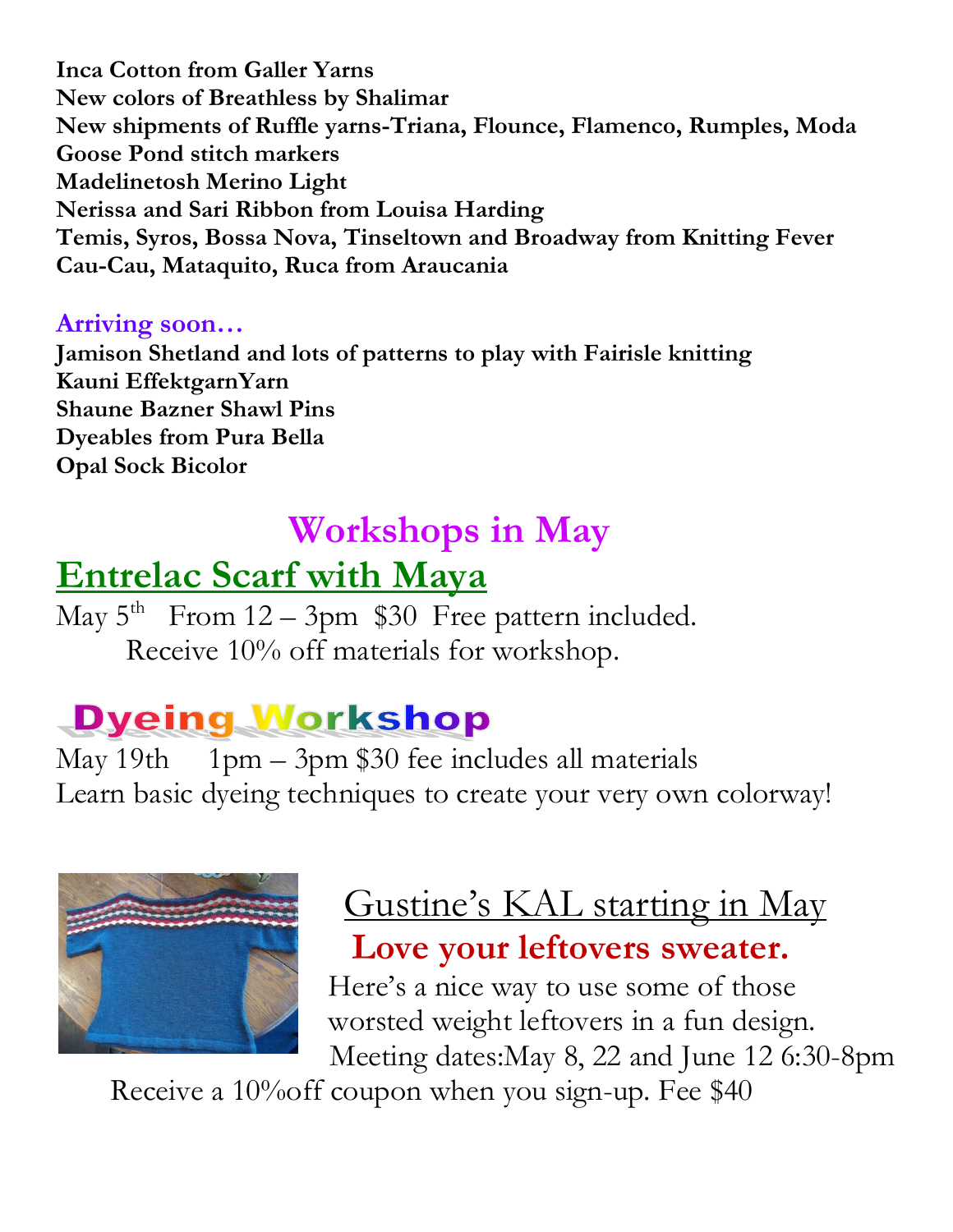## **Classes for May**

 *In our project classes you can learn to knit anything from scarves to socks to felted purses to lace shawls to hats to sweaters. Pick your project and join in the fun. Our knitters inspire each other to try new things by sharing ideas and showing off their latest creation. Sign up for one of our classes and you will receive a coupon for 10% off.*

 **Pre-registration is required as class sizes are limited. Please choose your dates carefully. Because of scheduling conflicts and complications, make-up classes will only be allowed under special circumstances and individual consideration.**

*Our project class knitting teacher Maya Gardner has been teaching at Babetta's for 7 years and can help you make your fiber dreams come true in a fun and patient atmosphere.*

#### **Tuesdays May 1, 8 & 15**

Knitting Project 10am – 11:30am fee \$40 Knitting Project 6pm – 7:30pm fee \$40

**Wednesdays May 2, 9 & 16**

Knitting Project 1pm – 2:30pm fee \$40 Knitting Project 3:30pm- 5pm fee \$40

**Thursday May 3, 10 & 17** Knitting Project 6pm – 7:30pm fee \$40

**Saturdays May 5, 12 & 19**

Knitting Project 4pm – 5:30pm fee \$40.

#### **Charity Knitting Group**

 How would you like to do some charity knitting/crocheting with a lovely group of people? **"The Purls of Fair Oaks"** meets the second Thursday of every month from 10am to noon here at **Babetta's.** This wonderful group of knitters makes newborn and preemie hats for local hospitals as well as other local charity groups. If you'd like to come join the group there's always room for more. This month's date is May 10. If you'd like to drop off any knitted or crocheted donation items you can do that at any time and I will pass them on.

 Don't forget about our ongoing food drive. Bring in a non-perishable food item and be entered to win a \$25 Gift Certificate. Connie and Candy are our winners for the last 2 months donations.

 Private Lessons Knitting or Crochet \$15 an hour and Group Knitting or Crochet Private lessons \$10 an hour per person.

 Spinning or weaving \$20 an hour and group rates are \$15 an hour per person.

Pre-registration required.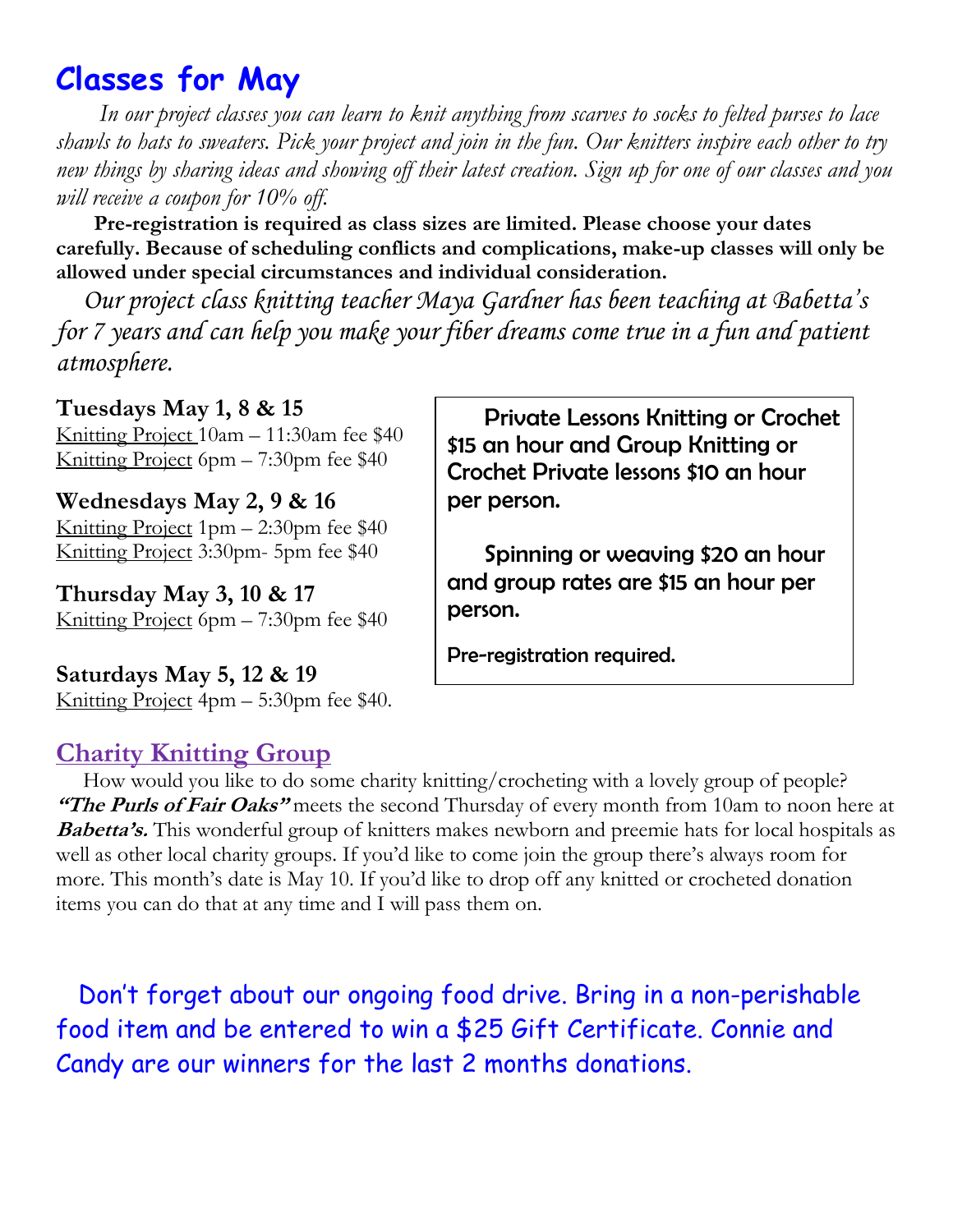### Free Patterns for May 2012

 *Mother's Day Angora Scarf*

This is a very light weight open, airy scarf or small shawl. Finished measurements 10" x 60" Size 15 needles, 2 balls Louisa Harding Kimono Angora Pure CO 40 st knit 4 rows Row 1 – k2, (k2tog) 3 times, (yo, k1) 6 times, (k2tog) 6 times, (yo, k1) 6 times, (k2tog) 3 times, k2 Row 2 – knit Row 3 – knit Row 4 – k2, p to last 2 sts, k2 Repeat these 4 rows until desired length and knit 4 rows, bind off loosely. Gently block.

### Magical Crystal Scarf

THIS SCARF TURNS OUT TO BE ABOUT  $6' \times 4''$  but the fabric changes and can be wider and shorter too. Have fun with this one.

Materials: 1 ball Crystal by S. Charles, size 11 needles



CAST ON 19 STITCHES

All rows- knit1, purl1 across ending with a knit 1 Repeat until you have about 1 yard left for binding off and bind off in pattern.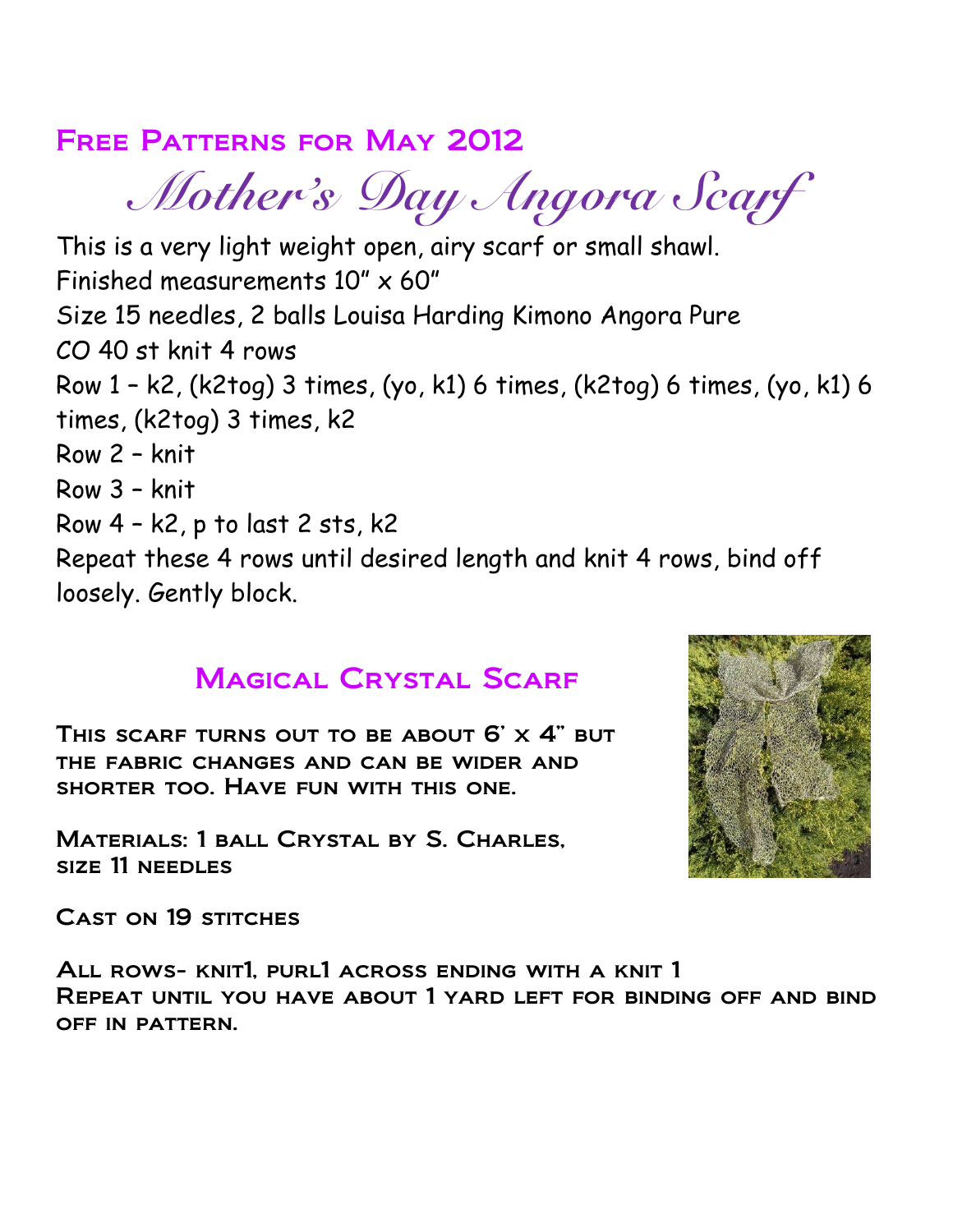*Fancy Gioiello Ruffle edged Shawl Materials:1 ball Filatura di Crosa Fancy Gioiello, 1 Ball Filatura di Crosa Moda Lame`, markers and size 15 32" circulars.*

Cast on 3 st.

Row 1 and every odd row throughout knit

Row  $2 - k1$ , yo, pm, k1, pm, yo, k1



Row  $4 - k1$ , yo, k to m, yo, slm, k1, slm, yo, k to last st, yo, k1

Repeat row 4 until you have 37 sts.

Next row – k1, yo, k16, pm, k1, pm, k to m, yo, slm, k1, slm, yo, k16, pm, k1, pm, k to last st, yo, k1

All even rows until edging are done as follows- k1, yo, k to m, slm, yo, k1, yo, slm, k to m, slm, yo, k1, yo, slm, k to m, slm, yo, k1, yo , slm, k to last stitch, yo, k1

When you have completed 13 increase rows end with 1 row of knit change to Moda Lame` and k 1 row going in every hole of the ruffle yarn edge. Next row- bind off going in every hole of the ruffle yarn.

Note-You can fold over the end of the Moda Lame` when you begin or end with it and work through both layers for a more even edge.

K1=knit 1, yo=yarn over, m=marker, pm=place marker, slm=slip marker

Below is a flyer with information for

Sacramento's first Yarn Bombing…

Thank you Beth for organizing this one!